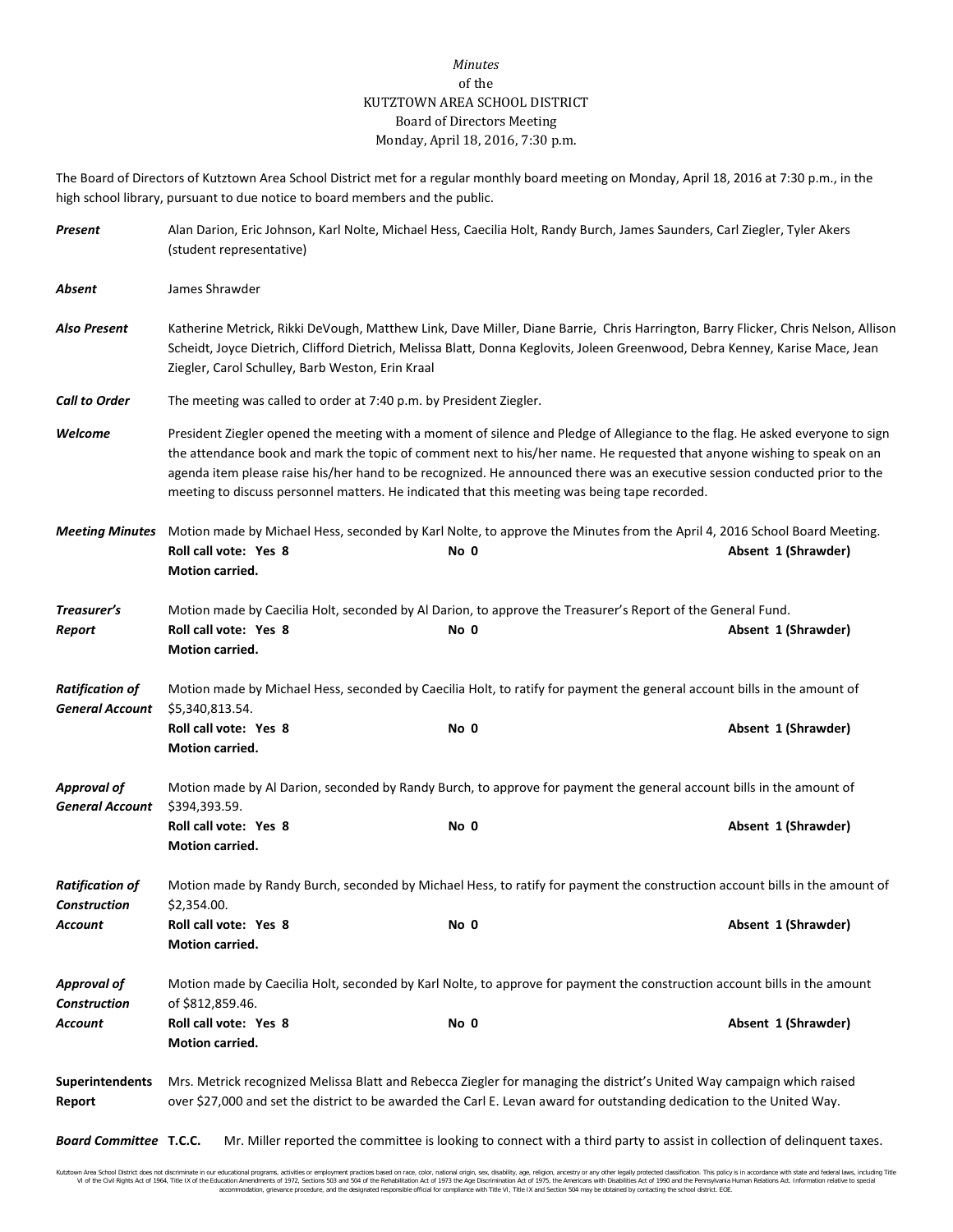**PSBA** Mrs. Holt reported an educational policy was published to assist in increasing student achievement.

**BCIU** Mr. Ziegler reported the IU is continuing to draw on lines of credit to make funds available to keep programs running.

**BCTC** No report.

**P & C** Mrs. Holt reported the committee was provided a presentation on blended learning and how it is utilized in classrooms. She also reported the committee discussed Policy 707 Use of Facilities and agreed no change to the policy was necessary.

**ECC** Mr. Burch reported the committee received a written update since the meeting was cancelled, and a discussion **Facilities** regarding the pole vault pit is on tonight's agenda.

**Student** No Report. **Achievement**

**Special** No report. **Education**

*Personnel* Motion made by Randy Burch, seconded by Al Darion, to approve the following personnel items:

- 1. The approval of Julianne E. Michalik as vocal music teacher at the high school, effective August 22, 2016, at a salary of \$50,001 per Bachelor's, Step 1 of the KATA/KASD contract.
- 2. The approval John H. Perella, Jr. and John H. Perella, Sr. as chaperones for the Music Department trip to Cleveland, Ohio on April 28-30, 2016.

**Roll call vote: Yes 8 No 0 Absent 1 (Shrawder) Motion carried.** Motion made by Eric Johnson, seconded by Michael Hess, to approve the salary increase for Richard Galley to \$70,000 due to completion of his six-month evaluation process, per Policy #328, effective December 16, 2015.

**Roll call vote: Yes 5 No 3 (Darion, Nolte, Saunders) Absent 1 (Shrawder) Motion carried.**

*All Personnel are Approved Pending the District's Receipt of All Mandated Credentials*

*Appointment of* Motion made by Randy Burch, seconded by Eric Johnson, to approve the following: *District* 1. The appointment of George F. Fiore as assistant to the superintendent effective August 1, 2016 through September 30, *Superintendent* 2016 at a salary of \$155,000, subject to the terms and conditions of a pending contract.

- 2. The election of George F. Fiore as district superintendent, effective October 1, 2016 at a salary of \$155,000, subject to the terms and conditions of a pending contract.
	- 3. The approval of the salary for George F. Fiore at the per diem rate of \$596.16 for superintendent work completed prior to his start date of August 1, 2016, subject to the terms and conditions of a pending contract.

**Roll call vote: Yes 8 No 0 Absent 1 (Shrawder) Motion carried.**

*2016 Summer* Motion made by Al Darion, seconded by Michael Hess, to approve the following summer school programs and staffing for 2016: *School Programs* Elementary Summer Reading Program Staff: Jade E. Dahlquist Jane E. Venkauskas Lori E. Arndt **Kerri L. Schegan** Lisa Mover **Heather DeWald** Substitute Staff: Allison Schedit Librarian: Joyce E. Burch (4 days per week at her then current hourly rate) Coordinator: Kerri L. Schegan (stipend of \$500) Staff Dates: June 20 (teacher preparation day) June 21-July 28 (Monday through Thursday), 23 days total (including prep day) for 3.5 hours per day (4.5 hours per day for weeks 1 and 6), at a rate of \$24.50 per hour (current curriculum rate) No School: Monday, July 4 Student Dates: June 21-July 28 (Monday through Thursday), 22 days total (Tuesday through Thursday – first week only) No School: Monday, July 4 Middle School Summer Program Staff: Mathematics – Justin Q. Dahlquist<br>Kutztown Area School District does not discriminate in our educational programs, activities or employment practices based on race, color, national origin,

Kutzlown Area School District does not discriminate in our oducational programs, activities or employment practices based on racional origin and the in the search of the search of the School Area in the School of the Schoo accommodation, grievance procedure, and the designated responsible official for compliance with Title VI, Title IX and Section 504 may be obtained by contacting the school district. EOE.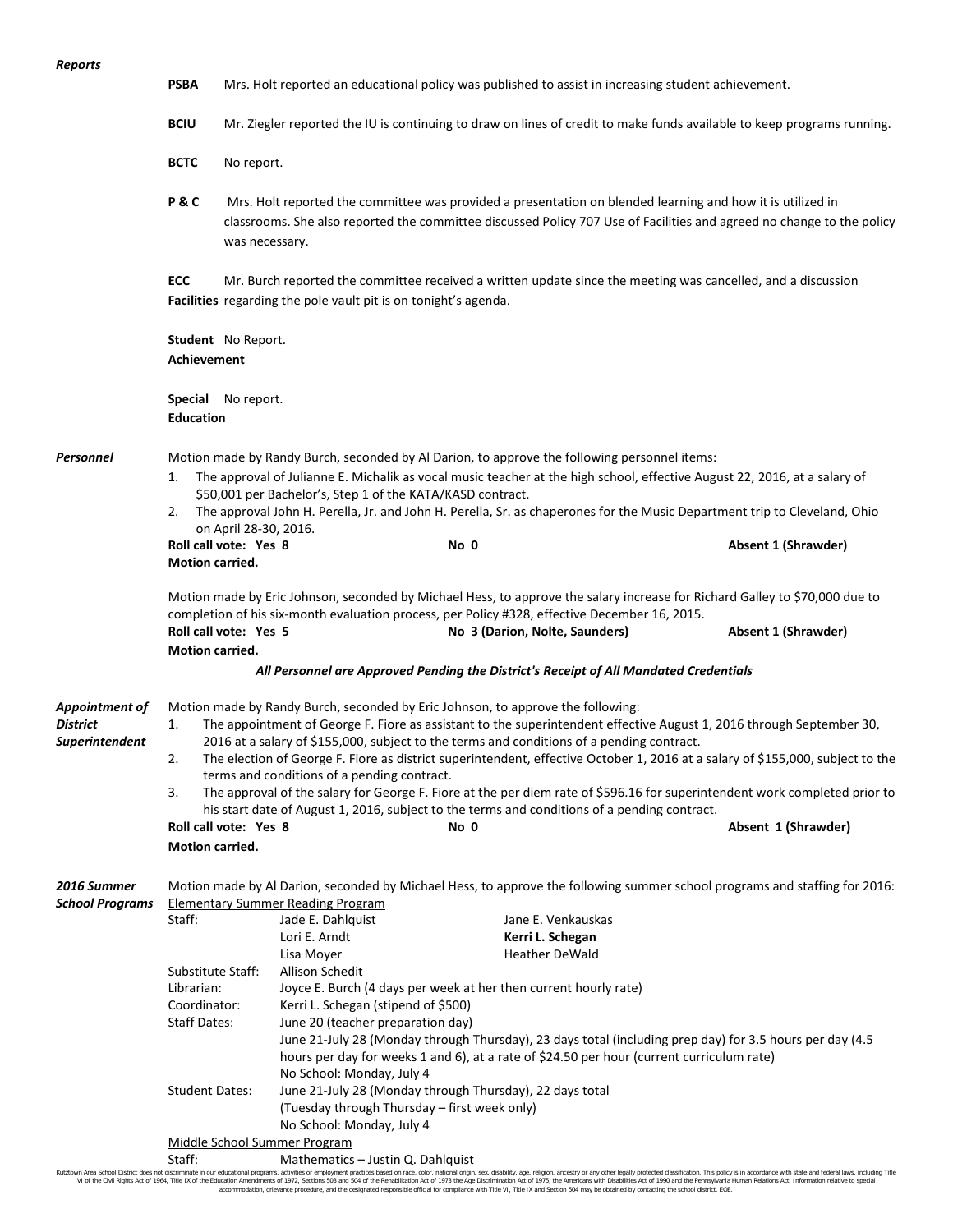|                                                      | Reading/Language Arts - Timothy N. Haas<br><b>Staff Dates:</b><br>June 20 (teacher preparation day)<br>June 21-July 28 (Monday through Thursday), 23 days total (including prep day) for 3.5 hours per day (4.5<br>hours per day for weeks 1 and 6), at a rate of \$24.50 per hour (current curriculum rate) |                                                                                                                                                                                                                                                                                                                                                                                                              |                                                                                                                                                                                                                                                                                                                                                                                                                                                                                                                                                                                                                                                                                                                                                                                                                                                                                                                                                                                                                                                                                                                                                  |                                                             |                                                                                                                             |  |
|------------------------------------------------------|--------------------------------------------------------------------------------------------------------------------------------------------------------------------------------------------------------------------------------------------------------------------------------------------------------------|--------------------------------------------------------------------------------------------------------------------------------------------------------------------------------------------------------------------------------------------------------------------------------------------------------------------------------------------------------------------------------------------------------------|--------------------------------------------------------------------------------------------------------------------------------------------------------------------------------------------------------------------------------------------------------------------------------------------------------------------------------------------------------------------------------------------------------------------------------------------------------------------------------------------------------------------------------------------------------------------------------------------------------------------------------------------------------------------------------------------------------------------------------------------------------------------------------------------------------------------------------------------------------------------------------------------------------------------------------------------------------------------------------------------------------------------------------------------------------------------------------------------------------------------------------------------------|-------------------------------------------------------------|-----------------------------------------------------------------------------------------------------------------------------|--|
|                                                      | <b>Student Dates:</b>                                                                                                                                                                                                                                                                                        | No School: Monday, July 4                                                                                                                                                                                                                                                                                                                                                                                    | June 21-July 28 (Monday through Thursday), 22 days total<br>(Tuesday through Thursday - first week only)                                                                                                                                                                                                                                                                                                                                                                                                                                                                                                                                                                                                                                                                                                                                                                                                                                                                                                                                                                                                                                         |                                                             |                                                                                                                             |  |
|                                                      |                                                                                                                                                                                                                                                                                                              | No School: Monday, July 4                                                                                                                                                                                                                                                                                                                                                                                    |                                                                                                                                                                                                                                                                                                                                                                                                                                                                                                                                                                                                                                                                                                                                                                                                                                                                                                                                                                                                                                                                                                                                                  |                                                             |                                                                                                                             |  |
|                                                      | Cost:                                                                                                                                                                                                                                                                                                        |                                                                                                                                                                                                                                                                                                                                                                                                              | \$75 per course for resident students; \$100 per course for out-of-district students                                                                                                                                                                                                                                                                                                                                                                                                                                                                                                                                                                                                                                                                                                                                                                                                                                                                                                                                                                                                                                                             |                                                             |                                                                                                                             |  |
|                                                      | <b>High School Online Summer Program</b>                                                                                                                                                                                                                                                                     |                                                                                                                                                                                                                                                                                                                                                                                                              |                                                                                                                                                                                                                                                                                                                                                                                                                                                                                                                                                                                                                                                                                                                                                                                                                                                                                                                                                                                                                                                                                                                                                  |                                                             |                                                                                                                             |  |
|                                                      | Staff:                                                                                                                                                                                                                                                                                                       | Lisa Saby                                                                                                                                                                                                                                                                                                                                                                                                    |                                                                                                                                                                                                                                                                                                                                                                                                                                                                                                                                                                                                                                                                                                                                                                                                                                                                                                                                                                                                                                                                                                                                                  |                                                             |                                                                                                                             |  |
|                                                      | <b>Staff Dates:</b>                                                                                                                                                                                                                                                                                          | June 20 (teacher preparation day)<br>June 21-July 28 (Monday through Thursday), 23 days total (including prep day) for 3.5 hours per day (4.5<br>hours per day for weeks 1 and 6), at a rate of \$24.50 per hour (current curriculum rate)<br>No School: Monday, July 4<br><b>Student Dates:</b><br>June 20-July 28 (Monday through Thursday), 22 days total<br>(Tuesday through Thursday – first week only) |                                                                                                                                                                                                                                                                                                                                                                                                                                                                                                                                                                                                                                                                                                                                                                                                                                                                                                                                                                                                                                                                                                                                                  |                                                             |                                                                                                                             |  |
|                                                      |                                                                                                                                                                                                                                                                                                              | No School: Monday, July 4                                                                                                                                                                                                                                                                                                                                                                                    |                                                                                                                                                                                                                                                                                                                                                                                                                                                                                                                                                                                                                                                                                                                                                                                                                                                                                                                                                                                                                                                                                                                                                  |                                                             |                                                                                                                             |  |
|                                                      | Cost:<br>\$200 per course for resident students; \$225 per course for out-of-district students                                                                                                                                                                                                               |                                                                                                                                                                                                                                                                                                                                                                                                              |                                                                                                                                                                                                                                                                                                                                                                                                                                                                                                                                                                                                                                                                                                                                                                                                                                                                                                                                                                                                                                                                                                                                                  |                                                             |                                                                                                                             |  |
|                                                      | Roll call vote: Yes 7<br><b>Motion carried.</b>                                                                                                                                                                                                                                                              |                                                                                                                                                                                                                                                                                                                                                                                                              | No 0                                                                                                                                                                                                                                                                                                                                                                                                                                                                                                                                                                                                                                                                                                                                                                                                                                                                                                                                                                                                                                                                                                                                             | $N/A$ 1 (Burch)                                             | Absent 1 (Shrawder)                                                                                                         |  |
| 2016 Extended<br>School Year (ESY)<br>& Work Program | Program only.<br>Instructor:<br>Paraeductors:<br>Instructor:<br>Instructor:<br>Paraeducator:<br>Instructor:<br>Paraeducator:<br>Instructor:<br>Paraeducator:                                                                                                                                                 |                                                                                                                                                                                                                                                                                                                                                                                                              | Motion made by Al Darion, seconded by Caecilia Holt, to approve the 2016 Extended School Year (ESY) and High School<br>Summer Work Program and staffing for eligible special education students. One teacher preparation day will be granted for<br>both programs. ESY and High School Summer Work students will attend Monday through Thursday from June 20-July 28. There<br>are no student sessions on Monday, June 20 and Monday, July 4. Hours of instruction for both programs will be 9:00 a.m. to<br>11:30 a.m. Instructors will be paid \$24.50 per hour and paraeducators will be paid at \$14.00 per hour for ESY/Summer Work<br><b>Elementary School Learning Support at Kutztown Elementary School</b><br>Vickie L. Bastian<br>Ambika S. Khanna<br>Middle School Learning Support at Kutztown Middle School<br>Lori E. Christ<br>Middle School Life Skills Support at Kutztown Middle School<br>Alison VanDuren<br>Joanna O. Waidelich<br>Elementary Life Skills Support at Kutztown Elementary School<br>Linda M. Schroeder<br>Martha J. Bergman<br>Marianne E. Hill-Strackbein<br>Erin Tenny<br>Nicole M. DeLong<br>Amy J. Pettit |                                                             | High School Summer Work Program at Kutztown Middle School, Kutztown Elementary School, and District Administration Building |  |
|                                                      |                                                                                                                                                                                                                                                                                                              |                                                                                                                                                                                                                                                                                                                                                                                                              | Julie Weaknecht                                                                                                                                                                                                                                                                                                                                                                                                                                                                                                                                                                                                                                                                                                                                                                                                                                                                                                                                                                                                                                                                                                                                  |                                                             |                                                                                                                             |  |
|                                                      | <b>Additional Personnel:</b>                                                                                                                                                                                                                                                                                 |                                                                                                                                                                                                                                                                                                                                                                                                              | June 20-June 28 from 8:30-11:45 a.m.                                                                                                                                                                                                                                                                                                                                                                                                                                                                                                                                                                                                                                                                                                                                                                                                                                                                                                                                                                                                                                                                                                             |                                                             |                                                                                                                             |  |
|                                                      | Nurse Aide:                                                                                                                                                                                                                                                                                                  |                                                                                                                                                                                                                                                                                                                                                                                                              | Carol J. Fairchild (then current hourly rate)                                                                                                                                                                                                                                                                                                                                                                                                                                                                                                                                                                                                                                                                                                                                                                                                                                                                                                                                                                                                                                                                                                    |                                                             |                                                                                                                             |  |
|                                                      | Substitute School Nurse:                                                                                                                                                                                                                                                                                     |                                                                                                                                                                                                                                                                                                                                                                                                              | Vanessa Sherrer (then current hourly rate)                                                                                                                                                                                                                                                                                                                                                                                                                                                                                                                                                                                                                                                                                                                                                                                                                                                                                                                                                                                                                                                                                                       | Tina M. Schmeck (\$24.50 per hour, current curriculum rate) |                                                                                                                             |  |
|                                                      | Roll call vote: Yes 8<br>Motion carried.                                                                                                                                                                                                                                                                     |                                                                                                                                                                                                                                                                                                                                                                                                              | No 0                                                                                                                                                                                                                                                                                                                                                                                                                                                                                                                                                                                                                                                                                                                                                                                                                                                                                                                                                                                                                                                                                                                                             |                                                             | Absent 1 (Shrawder)                                                                                                         |  |
| Policy 201 –<br>Adoption                             | Motion made by Caecilia Holt, seconded by Randy Burch, to approve the second reading and adoption of Policy 201 Admission<br>of Students.                                                                                                                                                                    |                                                                                                                                                                                                                                                                                                                                                                                                              |                                                                                                                                                                                                                                                                                                                                                                                                                                                                                                                                                                                                                                                                                                                                                                                                                                                                                                                                                                                                                                                                                                                                                  |                                                             |                                                                                                                             |  |
|                                                      | Roll call vote: Yes 5<br>Motion carried.                                                                                                                                                                                                                                                                     |                                                                                                                                                                                                                                                                                                                                                                                                              | No 2 (Hess, Nolte)                                                                                                                                                                                                                                                                                                                                                                                                                                                                                                                                                                                                                                                                                                                                                                                                                                                                                                                                                                                                                                                                                                                               | $N/A$ 1 (Darion)                                            | Absent 1 (Shrawder)                                                                                                         |  |
| Plan                                                 | Special Education Motion made by Randy Burch, seconded by Eric Johnson, to approve the Kutztown Area School District Special Education Plan<br>for the period of July 1, 2016 through June 30, 2019.                                                                                                         |                                                                                                                                                                                                                                                                                                                                                                                                              |                                                                                                                                                                                                                                                                                                                                                                                                                                                                                                                                                                                                                                                                                                                                                                                                                                                                                                                                                                                                                                                                                                                                                  |                                                             |                                                                                                                             |  |
|                                                      | Roll call vote: Yes 8<br>Motion carried.                                                                                                                                                                                                                                                                     |                                                                                                                                                                                                                                                                                                                                                                                                              | No 0                                                                                                                                                                                                                                                                                                                                                                                                                                                                                                                                                                                                                                                                                                                                                                                                                                                                                                                                                                                                                                                                                                                                             |                                                             | Absent 1 (Shrawder)                                                                                                         |  |
| Agent                                                | Snowstorm Relief Motion made by Randy Burch, seconded by Karl Nolte, to approve David Miller to act as the Applicant Agent regarding receipt<br>of public assistance for the January 2016 Jonas Snowstorm emergency event.                                                                                   |                                                                                                                                                                                                                                                                                                                                                                                                              |                                                                                                                                                                                                                                                                                                                                                                                                                                                                                                                                                                                                                                                                                                                                                                                                                                                                                                                                                                                                                                                                                                                                                  |                                                             |                                                                                                                             |  |

Kutztown Area School District does not discriminate in our educational programs, activities or employment practices based on race, color, national origin, sex, disability, age, religion, ancestry or any other legally prot